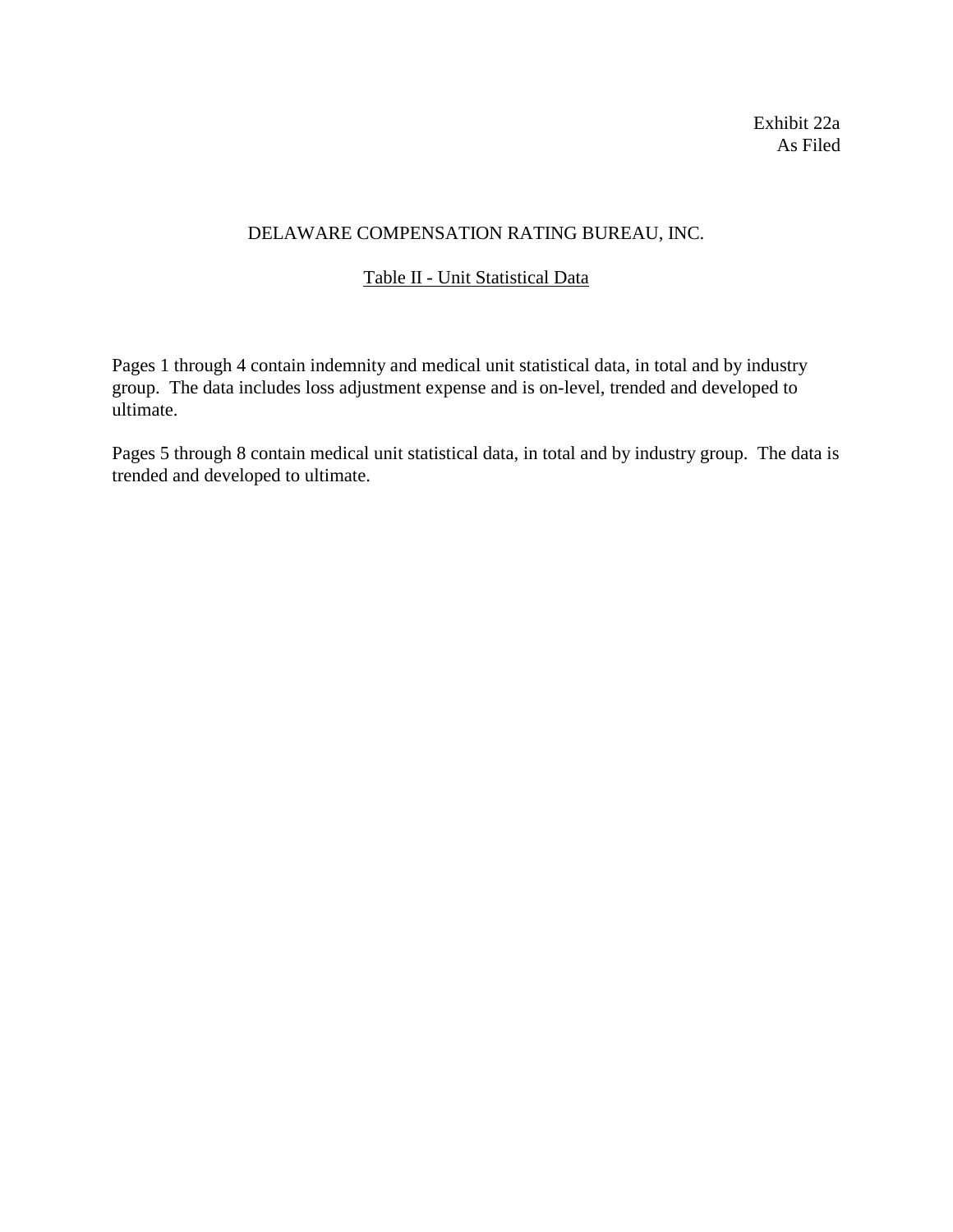#### TOTAL EXPERIENCE ALL INDUSTRIES - MANUAL YEARS 1998 - 2002

|                |                        |                                                           |                | <b>DEATH</b>     |              | PERM. TOTAL                                            |      | MAJOR PERM.               |      | MINOR PERM.        |              | TEMPORARY                            | MEDICAL                | <b>PURE</b>    |
|----------------|------------------------|-----------------------------------------------------------|----------------|------------------|--------------|--------------------------------------------------------|------|---------------------------|------|--------------------|--------------|--------------------------------------|------------------------|----------------|
| MAN            | PAYROLL                | ALL                                                       | NO.            | COMP.            | NO.          | COMP.                                                  | NO.  | COMP.                     | NO.  | COMP.              | NO.          | COMP.                                | IN                     | PREM.          |
| YEAR           | IN THOUS               | LOSSES                                                    |                | IN               |              | IN                                                     |      | IN                        |      | IN                 |              | IN                                   | <b>HUNDREDS</b>        |                |
|                |                        |                                                           |                | <b>HUNDREDS</b>  |              | <b>HUNDREDS</b>                                        |      | <b>HUNDREDS</b>           |      | <b>HUNDREDS</b>    |              | <b>HUNDREDS</b>                      |                        |                |
| (1)            | (2)                    | (3)                                                       | (4)            | (5)              | (6)          | (7)                                                    | (8)  | (9)                       | (10) | (11)               | (12)         | (13)                                 | (14)                   | (15)           |
|                |                        |                                                           |                |                  |              |                                                        |      |                           |      |                    |              |                                      |                        |                |
|                |                        |                                                           |                |                  |              |                                                        |      | A. EXPERIENCE AS REPORTED |      |                    |              |                                      |                        |                |
| 98             | 7,667,378              | 82,896,425                                                | $\overline{4}$ | 14,275           | 6            | 21,083                                                 | 162  | 175,307                   | 420  | 57,082             | 2870         | 114,793                              | 446,425                | 1.081          |
| 99             | 7,998,326              | 95,521,126                                                | 6              | 3,920            | 6            | 17,131                                                 | 185  | 223,580                   | 470  | 63,044             | 2853         | 136,467                              | 511,069                | 1.194          |
| 0 <sub>0</sub> | 8,535,963              | 106,895,824                                               | 2              | 7,971            | 3            | 9,353                                                  | 241  | 267,849                   | 485  | 71,344             | 2854         | 157,608                              | 554,833                | 1.252          |
| 01             | 9,262,251              | 97, 473, 499                                              | 6              | 18,725           | 2            | 9,416                                                  | 180  | 187,416                   | 447  | 76,718             | 2612         | 151,852                              | 530,607                | 1.052          |
| 02             | 9,377,334              | 90,181,943                                                | 5              | 12,456           | $\mathbf{3}$ | 18,036                                                 | 76   | 66,015                    | 471  | 78,674             | 2630         | 142,171                              | 584,467                | .962           |
| ALL            | 42,841,252             | 472,968,817                                               | 23             | 57,347           | 20           | 75,019                                                 | 844  | 920,167                   | 2293 | 346,862            | 13819        | 702,891                              | 2,627,401 1.104        |                |
|                |                        | B. TRANSLATED PAYROLLS, TRANSLATED LOSSES & PURE PREMIUMS |                |                  |              |                                                        |      |                           |      |                    |              | (EXCLUDING IBNR AND FREOUENCY TREND) |                        |                |
| 98             |                        |                                                           |                |                  |              |                                                        | 162  |                           | 420  |                    |              |                                      |                        |                |
| 99             | 9,986,919<br>9,920,516 | 271,545,947<br>298,798,994                                | 4<br>6         | 25,509<br>38,247 | 6<br>7       | 69,003<br>80,513                                       | 184  | 335,888<br>381,526        | 483  | 112,223<br>129,092 | 2870<br>2838 | 234,292<br>231,582                   | 1,938,543<br>2,127,029 | 2.719<br>3.012 |
|                | 10, 161, 323           | 328,641,924                                               | $\overline{a}$ | 12,754           | 6            |                                                        | 248  | 514,126                   | 508  | 135,676            | 2820         | 229,983                              |                        | 3.234          |
| 00<br>01       | 10,500,747             | 305,707,038                                               | 6              | 38,260           | 6            | 69,010<br>69,020                                       | 219  | 454,068                   | 475  | 126,928            | 2539         | 207,108                              | 2,324,870<br>2,161,686 | 2.911          |
| 02             | 10,581,581             | 292,037,586                                               | 5              | 31,896           | 6            | 69,045                                                 | 200  | 414,981                   | 486  | 129,820            | 2482         | 202,633                              | 2,072,001              | 2.760          |
|                |                        |                                                           |                |                  |              |                                                        |      |                           |      |                    |              |                                      |                        |                |
| ALL            | 51,151,086             | 1,496,731,489                                             | 23             | 146,666          | 31           | 356,591                                                | 1013 | 2,100,589                 | 2372 | 633,739            | 13549        | 1,105,598                            | 10,624,129             | 2.926          |
|                | PURE PREMIUM           | 2.926                                                     |                | .029             |              | .070                                                   |      | .411                      |      | .124               |              | .216                                 | 2.077                  |                |
|                |                        | $C_{\lambda}$                                             |                |                  |              | TRANSLATED PAYROLLS, TRANSLATED LOSSES & PURE PREMIUMS |      |                           |      |                    |              | (INCLUDING IBNR AND FREQUENCY TREND) |                        |                |
| 98             | 9,986,919              | 328,811,095                                               | 5              | 31,890           | 6            | 69,003                                                 | 255  | 528,726                   | 546  | 145,902            | 2408         | 196,639                              | 2,315,950              | 3.292          |
| 99             | 9,920,516              | 327, 442, 943                                             | 5              | 31,874           | 7            | 69,028                                                 | 254  | 526,966                   | 543  | 145,066            | 2395         | 195,445                              | 2,306,052              | 3.301          |
| 00             | 10,161,323             | 333, 347, 690                                             | $\overline{4}$ | 31,884           | 6            | 69,200                                                 | 259  | 536,598                   | 554  | 148,126            | 2455         | 200,160                              | 2,347,510              | 3.281          |
| 01             | 10,500,747             | 342,851,335                                               | 6              | 31,893           | 6            | 69,536                                                 | 268  | 554,238                   | 571  | 152,630            | 2538         | 207,028                              | 2, 413, 187            | 3.265          |
| 02             | 10,581,581             | 344, 184, 418                                             | 5              | 32,143           | 6            | 71,699                                                 | 269  | 557,187                   | 574  | 153,186            | 2569         | 209,587                              | 2,418,043              | 3.253          |
|                |                        |                                                           |                |                  |              |                                                        |      |                           |      |                    |              |                                      |                        |                |
| ALL            | 51,151,086             | 1,676,637,481                                             | 25             | 159,684          | 31           | 348,466                                                | 1305 | 2,703,715                 | 2788 | 744,910            | 12365        |                                      | 1,008,859 11,800,742   | 3.278          |
|                | PURE PREMIUM           | 3.278                                                     |                | .031             |              | .068                                                   |      | .529                      |      | .146               |              | .197                                 | 2.307                  |                |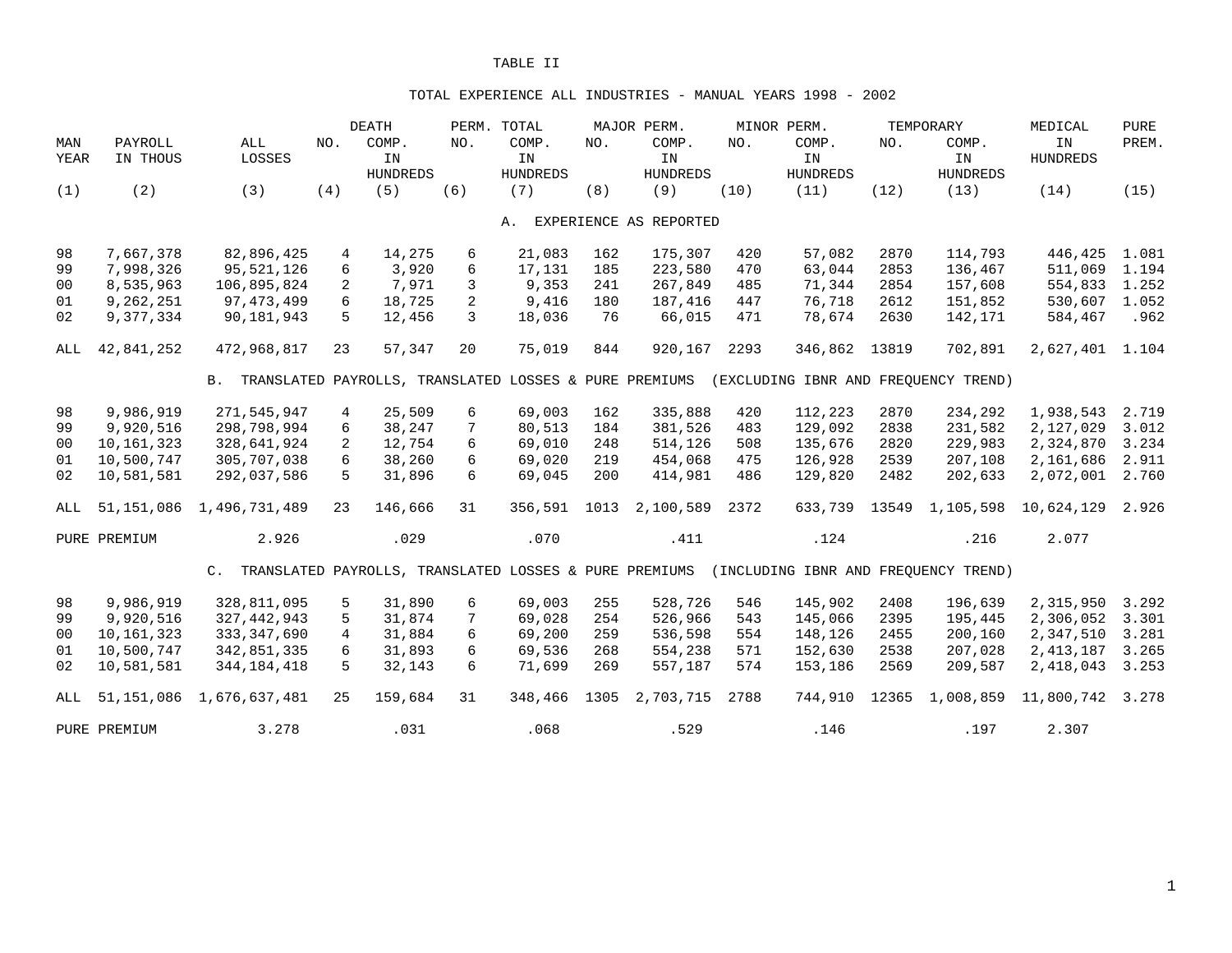#### TOTAL EXPERIENCE MANUFACTURE AND UTILITIES - MANUAL YEARS 1998 - 2002

|      |              |                                                           |                | <b>DEATH</b>                                           |              | PERM. TOTAL     |     | MAJOR PERM.            |      | MINOR PERM.                          |      | TEMPORARY       | MEDICAL         | <b>PURE</b> |
|------|--------------|-----------------------------------------------------------|----------------|--------------------------------------------------------|--------------|-----------------|-----|------------------------|------|--------------------------------------|------|-----------------|-----------------|-------------|
| MAN  | PAYROLL      | ALL                                                       | NO.            | COMP.                                                  | NO.          | COMP.           | NO. | COMP.                  | NO.  | COMP.                                | NO.  | COMP.           | IN              | PREM.       |
| YEAR | IN THOUS     | LOSSES                                                    |                | IN                                                     |              | IN              |     | IN                     |      | IN                                   |      | IN              | <b>HUNDREDS</b> |             |
|      |              |                                                           |                | <b>HUNDREDS</b>                                        |              | <b>HUNDREDS</b> |     | <b>HUNDREDS</b>        |      | <b>HUNDREDS</b>                      |      | <b>HUNDREDS</b> |                 |             |
| (1)  | (2)          | (3)                                                       | (4)            | (5)                                                    | (6)          | (7)             | (8) | (9)                    | (10) | (11)                                 | (12) | (13)            | (14)            | (15)        |
|      |              |                                                           |                |                                                        |              | Α.              |     | EXPERIENCE AS REPORTED |      |                                      |      |                 |                 |             |
|      |              |                                                           |                |                                                        |              |                 |     |                        |      |                                      |      |                 |                 |             |
| 98   | 727,845      | 15, 314, 192                                              | $\mathbf{1}$   | 8,677                                                  | $\mathbf{1}$ | 2,590           | 36  | 31,119                 | 96   | 13,644                               | 373  | 15,312          | 81,801          | 2.104       |
| 99   | 671,743      | 21, 245, 088                                              |                | $\Omega$                                               | 3            | 12,919          | 39  | 51,181                 | 102  | 15,188                               | 434  | 20,119          | 113,044         | 3.163       |
| 00   | 672,400      | 16,025,245                                                | $\mathbf{1}$   | 5,880                                                  | $\mathbf{1}$ | 3,871           | 44  | 45,606                 | 93   | 13,160                               | 328  | 14,665          | 77,071          | 2.383       |
| 01   | 778,488      | 13,749,945                                                | $\mathbf{1}$   | 1,961                                                  |              | $\Omega$        | 25  | 23,817                 | 69   | 12,611                               | 302  | 16,315          | 82,796          | 1.766       |
| 02   | 724,636      | 9, 311, 875                                               |                | $\mathbf 0$                                            |              | $\mathbf 0$     | 6   | 4,674                  | 56   | 8,916                                | 265  | 15,657          | 63,872 1.285    |             |
| ALL  | 3,575,112    | 75,646,345                                                | 3              | 16,518                                                 | 5            | 19,380          | 150 | 156,397                | 416  | 63,519                               | 1702 | 82,068          | 418,584         | 2.116       |
|      |              | B. TRANSLATED PAYROLLS, TRANSLATED LOSSES & PURE PREMIUMS |                |                                                        |              |                 |     |                        |      | (EXCLUDING IBNR AND FREOUENCY TREND) |      |                 |                 |             |
|      |              |                                                           |                |                                                        |              |                 |     |                        |      |                                      |      |                 |                 |             |
| 98   | 948,033      | 49,047,540                                                | $\mathbf{1}$   | 15,505                                                 | $\mathbf{1}$ | 8,477           | 36  | 59,624                 | 96   | 26,824                               | 373  | 31,251          | 348,795         | 5.174       |
| 99   | 833,179      | 77,289,661                                                |                | 14,374                                                 | 3            | 37,837          | 39  | 87,264                 | 104  | 30,374                               | 432  | 34,434          | 568,614         | 9.276       |
| 00   | 800,433      | 49,062,945                                                | $\mathbf{1}$   | 8,123                                                  | $\mathbf{1}$ | 14,833          | 44  | 84,732                 | 94   | 23,252                               | 326  | 22,243          | 337,446         | 6.130       |
| 01   | 882,583      | 44,929,103                                                | $\mathbf{1}$   | 3,741                                                  | $\mathbf{1}$ | 7,177           | 30  | 58,064                 | 70   | 18,679                               | 295  | 22,935          | 338,695         | 5.091       |
| 02   | 817,694      | 31,542,874                                                |                | 492                                                    |              | 4,743           | 20  | 41,197                 | 54   | 14,176                               | 251  | 22,125          | 232,695         | 3.858       |
| ALL  | 4,281,922    | 251,872,123                                               | $\mathbf{3}$   | 42,235                                                 | 6            | 73,067          | 169 | 330,881                | 418  | 113,305                              | 1677 | 132,988         | 1,826,245       | 5.882       |
|      | PURE PREMIUM | 5.882                                                     |                | .099                                                   |              | .171            |     | .773                   |      | .265                                 |      | .311            | 4.265           |             |
|      |              | $C_{\rm{L}}$                                              |                | TRANSLATED PAYROLLS, TRANSLATED LOSSES & PURE PREMIUMS |              |                 |     |                        |      | (INCLUDING IBNR AND FREOUENCY TREND) |      |                 |                 |             |
| 98   | 948,033      | 61,638,337                                                | $\mathbf{1}$   | 19,383                                                 | $\mathbf{1}$ | 8,477           | 57  | 93,854                 | 125  | 34,874                               | 313  | 26,229          | 433,567         | 6.502       |
| 99   | 833,179      | 81,526,967                                                |                | 11,978                                                 | 3            | 32,439          | 54  | 120,607                | 117  | 34,119                               | 365  | 29,126          | 587,001         | 9.785       |
| 00   | 800,433      | 51,528,325                                                | 2              | 20,305                                                 | $\mathbf{1}$ | 14,870          | 46  | 88,615                 | 102  | 25,340                               | 285  | 19,467          | 346,687         | 6.438       |
| 01   | 882,583      | 50,832,705                                                | $\mathbf{1}$   | 3,119                                                  | $\mathbf{1}$ | 7,241           | 37  | 70,828                 | 84   | 22,380                               | 296  | 23,051          | 381,708         | 5.760       |
| 02   | 817,694      | 37, 444, 946                                              |                | 515                                                    |              | 4,986           | 27  | 54,996                 | 64   | 16,728                               | 260  | 22,884          | 274,340         | 4.579       |
| ALL  | 4,281,922    | 282,971,280                                               | $\overline{4}$ | 55,300                                                 | 6            | 68,013          | 221 | 428,900                | 492  | 133,441                              | 1519 | 120,757         | 2,023,303       | 6.609       |
|      | PURE PREMIUM | 6.609                                                     |                | .129                                                   |              | .159            |     | 1.002                  |      | .312                                 |      | .282            | 4.725           |             |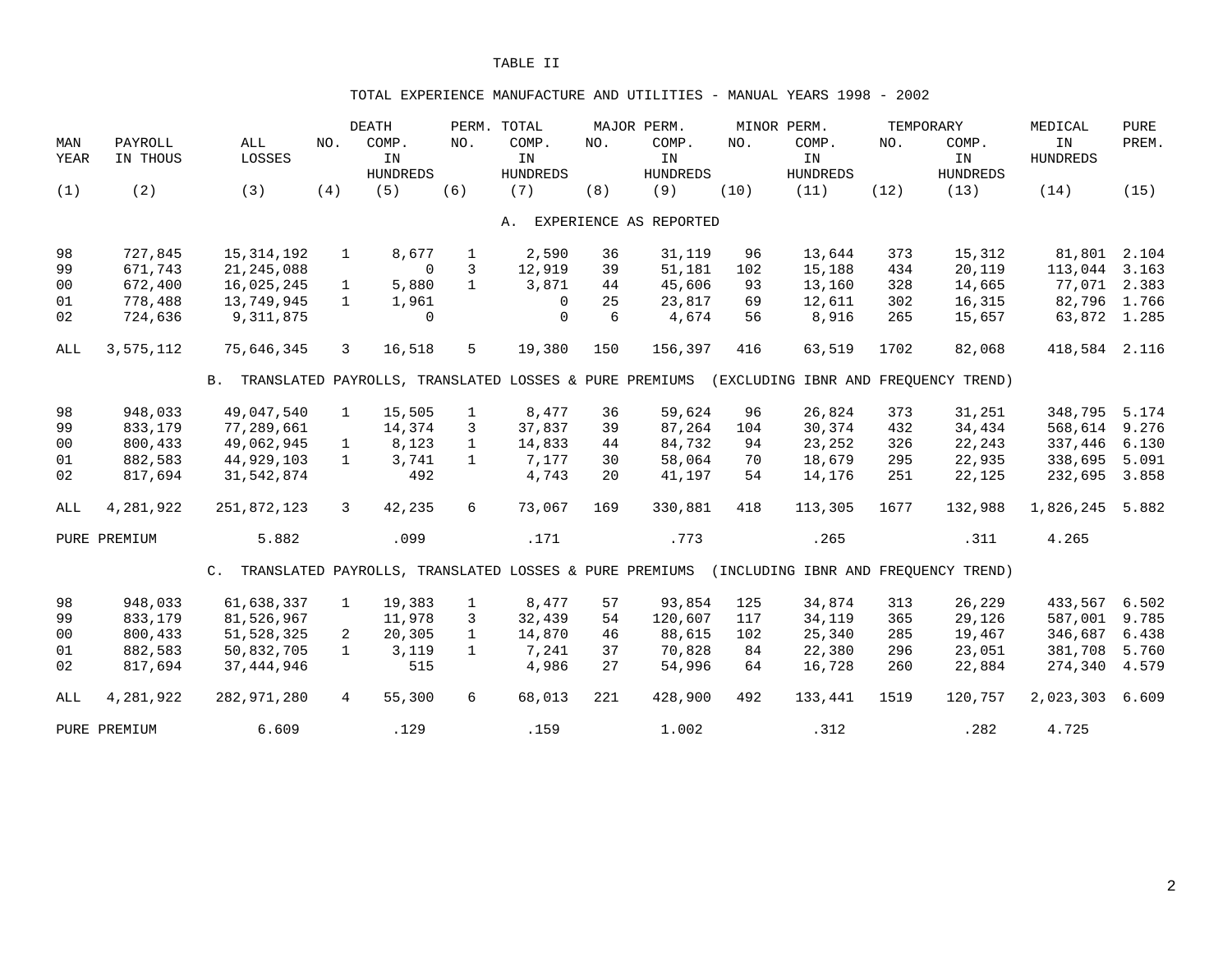## TOTAL EXPERIENCE CONTRACTING AND QUARRYING - MANUAL YEARS 1998 - 2002

|                |              |               |               | <b>DEATH</b>                                           |                | PERM. TOTAL     |     | MAJOR PERM.            |      | MINOR PERM.                          |      | TEMPORARY       | MEDICAL          | <b>PURE</b> |
|----------------|--------------|---------------|---------------|--------------------------------------------------------|----------------|-----------------|-----|------------------------|------|--------------------------------------|------|-----------------|------------------|-------------|
| MAN            | PAYROLL      | ALL           | NO.           | COMP.                                                  | NO.            | COMP.           | NO. | COMP.                  | NO.  | COMP.                                | NO.  | COMP.           | IN               | PREM.       |
| YEAR           | IN THOUS     | LOSSES        |               | IN                                                     |                | IN              |     | IN                     |      | IN                                   |      | IN              | <b>HUNDREDS</b>  |             |
|                |              |               |               | <b>HUNDREDS</b>                                        |                | <b>HUNDREDS</b> |     | <b>HUNDREDS</b>        |      | <b>HUNDREDS</b>                      |      | <b>HUNDREDS</b> |                  |             |
| (1)            | (2)          | (3)           | (4)           | (5)                                                    | (6)            | (7)             | (8) | (9)                    | (10) | (11)                                 | (12) | (13)            | (14)             | (15)        |
|                |              |               |               |                                                        |                |                 |     |                        |      |                                      |      |                 |                  |             |
|                |              |               |               |                                                        |                | A.              |     | EXPERIENCE AS REPORTED |      |                                      |      |                 |                  |             |
| 98             | 565,120      | 19, 422, 325  |               | $\overline{0}$                                         | 3              | 10,685          | 47  | 54,669                 | 60   | 8,914                                | 495  | 24,333          | 95,622           | 3.437       |
| 99             | 611,418      | 20,082,447    | 2             | 204                                                    | $\mathbf{1}$   | 5               | 44  | 59,306                 | 88   | 12,155                               | 471  | 27,617          | 101,538          | 3.285       |
| 00             | 645,911      | 25, 427, 163  | $\mathbf{1}$  | 2,092                                                  | $\mathbf{1}$   | 4,364           | 72  | 93,606                 | 58   | 7,143                                | 488  | 29,367          | 117,700          | 3.937       |
| 01             | 663,044      | 23,497,919    | 2             | 4,383                                                  | $\mathbf{1}$   | 5,456           | 53  | 63,398                 | 76   | 15,337                               | 483  | 32,941          | 113,463          | 3.544       |
| 02             | 616,063      | 28, 145, 477  | $\mathcal{L}$ | 9,487                                                  | 2              | 9,154           | 21  | 20,165                 | 73   | 14,212                               | 453  | 33,523          | 194,914          | 4.569       |
| ALL            | 3,101,556    | 116,575,331   | 8             | 16,166                                                 | 8              | 29,664          | 237 | 291,144                | 355  | 57,761                               | 2390 | 147,781         | 623,237          | 3.759       |
|                |              | <b>B.</b>     |               | TRANSLATED PAYROLLS, TRANSLATED LOSSES & PURE PREMIUMS |                |                 |     |                        |      | (EXCLUDING IBNR AND FREOUENCY TREND) |      |                 |                  |             |
| 98             | 736,080      | 72,158,582    |               | $\mathbf 0$                                            | 3              | 34,972          | 47  | 104,746                | 60   | 17,525                               | 495  | 49,664          | 514,680          | 9.803       |
| 99             | 758,356      | 59,406,977    | 2             | 1,004                                                  | $\mathbf{1}$   | 11,567          | 43  | 99,733                 | 90   | 25,358                               | 469  | 47,007          | 409,400          | 7.834       |
| 0 <sub>0</sub> | 768,901      | 82, 341, 230  | $\mathbf{1}$  | 3,817                                                  | 2              | 24,334          | 68  | 165,127                | 67   | 18,441                               | 482  | 43,665          | 568,028 10.709   |             |
| 01             | 751,702      | 79,920,390    | 2             | 10,453                                                 | $\overline{2}$ | 24,386          | 55  | 134,481                | 85   | 27,861                               | 470  | 46,029          | 555,994 10.632   |             |
| 02             | 695,178      | 86,595,644    | 3             | 20,109                                                 | 2              | 22,368          | 39  | 99,913                 | 80   | 27,398                               | 427  | 47,447          | 648,721 12.457   |             |
| ALL            | 3,710,217    | 380, 422, 823 | 8             | 35,383                                                 | 10             | 117,627         | 252 | 604,000                | 382  | 116,583                              | 2343 | 233,812         | 2,696,823 10.253 |             |
|                | PURE PREMIUM | 10.253        |               | .095                                                   |                | .317            |     | 1.628                  |      | .314                                 |      | .630            | 7.269            |             |
|                |              | $C_{\rm A}$   |               | TRANSLATED PAYROLLS, TRANSLATED LOSSES & PURE PREMIUMS |                |                 |     |                        |      | (INCLUDING IBNR AND FREOUENCY TREND) |      |                 |                  |             |
| 98             | 736,080      | 86, 416, 438  |               | $\mathbf 0$                                            | $\overline{3}$ | 34,972          | 74  | 164,881                | 78   | 22,784                               | 415  | 41,683          | 599,844 11.740   |             |
| 99             | 758,356      | 67, 733, 133  | 2             | 837                                                    | $\mathbf{1}$   | 9,917           | 59  | 137,696                | 101  | 28,497                               | 396  | 39,667          | 460,718 8.932    |             |
| 0 <sub>0</sub> | 768,901      | 84,796,816    | 2             | 9,541                                                  | $\overline{2}$ | 24,396          | 71  | 172,359                | 73   | 20,166                               | 419  | 37,925          | 583,581 11.028   |             |
| 01             | 751,702      | 89, 304, 299  | 2             | 8,714                                                  | $\overline{2}$ | 24,541          | 67  | 164,203                | 102  | 33,509                               | 470  | 46,002          | 616,074 11.880   |             |
| 02             | 695,178      | 101,218,869   | $\mathcal{L}$ | 20,176                                                 | 2              | 23,085          | 53  | 135,361                | 95   | 32,521                               | 440  | 48,847          | 752,199 14.560   |             |
| ALL            | 3,710,217    | 429, 469, 555 | 9             | 39,268                                                 | 10             | 116,911         | 324 | 774,500                | 449  | 137,477                              | 2140 | 214,124         | 3,012,416 11.575 |             |
|                | PURE PREMIUM | 11.575        |               | .106                                                   |                | .315            |     | 2.087                  |      | .371                                 |      | .577            | 8.119            |             |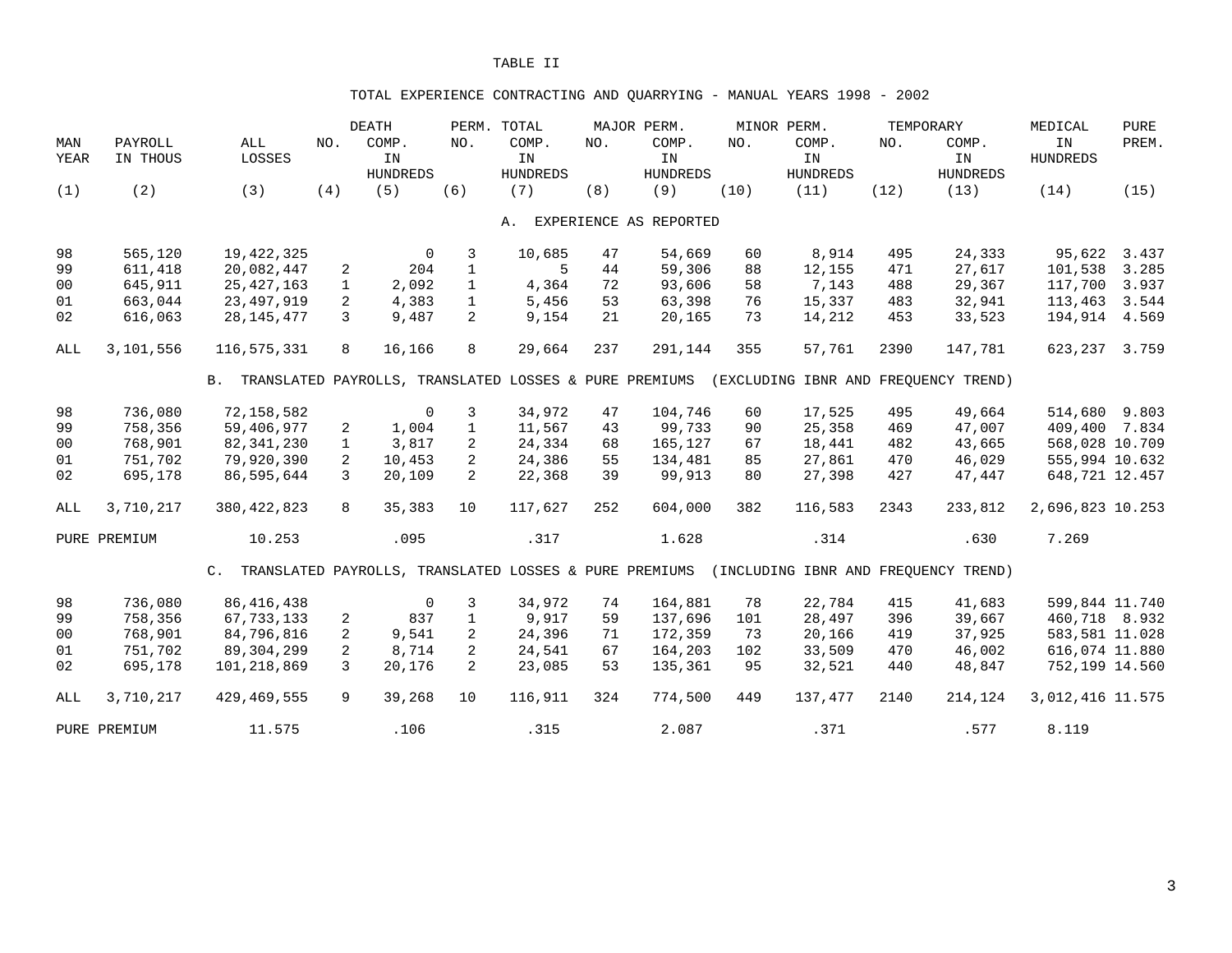#### TOTAL EXPERIENCE OTHER INDUSTRIES - MANUAL YEARS 1998 - 2002

|                |              |                                                           |                | <b>DEATH</b>    |                | PERM. TOTAL     |     | MAJOR PERM.            |      | MINOR PERM.                          |      | TEMPORARY       | MEDICAL         | <b>PURE</b> |
|----------------|--------------|-----------------------------------------------------------|----------------|-----------------|----------------|-----------------|-----|------------------------|------|--------------------------------------|------|-----------------|-----------------|-------------|
| MAN            | PAYROLL      | ALL                                                       | NO.            | COMP.           | NO.            | COMP.           | NO. | COMP.                  | NO.  | COMP.                                | NO.  | COMP.           | IN              | PREM.       |
| YEAR           | IN THOUS     | LOSSES                                                    |                | IN              |                | IN              |     | IN                     |      | IN                                   |      | IN              | <b>HUNDREDS</b> |             |
|                |              |                                                           |                | <b>HUNDREDS</b> |                | <b>HUNDREDS</b> |     | <b>HUNDREDS</b>        |      | <b>HUNDREDS</b>                      |      | <b>HUNDREDS</b> |                 |             |
| (1)            | (2)          | (3)                                                       | (4)            | (5)             | (6)            | (7)             | (8) | (9)                    | (10) | (11)                                 | (12) | (13)            | (14)            | (15)        |
|                |              |                                                           |                |                 |                |                 |     |                        |      |                                      |      |                 |                 |             |
|                |              |                                                           |                |                 |                | Α.              |     | EXPERIENCE AS REPORTED |      |                                      |      |                 |                 |             |
| 98             | 6,374,413    | 48,159,908                                                | 3              | 5,598           | 2              | 7,808           | 79  | 89,519                 | 264  | 34,524                               | 2002 | 75,148          | 269,001         | .756        |
| 99             | 6,715,165    | 54, 193, 591                                              | $\overline{4}$ | 3,716           | 2              | 4,206           | 102 | 113,093                | 280  | 35,702                               | 1948 | 88,731          | 296,487         | .807        |
| 0 <sub>0</sub> | 7,217,652    | 65, 443, 416                                              |                | $\Omega$        | $\mathbf{1}$   | 1,118           | 125 | 128,637                | 334  | 51,041                               | 2038 | 113,576         | 360,062         | .907        |
| 01             | 7,820,719    | 60,225,635                                                | 3              | 12,381          | $\mathbf{1}$   | 3,960           | 102 | 100,202                | 302  | 48,769                               | 1827 | 102,596         | 334,348         | .770        |
| 02             | 8,036,635    | 52,724,591                                                | $\overline{2}$ | 2,969           | $\mathbf{1}$   | 8,882           | 49  | 41,175                 | 342  | 55,547                               | 1912 | 92,991          | 325,682         | .656        |
| ALL            | 36, 164, 584 | 280, 747, 141                                             | 12             | 24,664          | 7              | 25,974          | 457 | 472,626                | 1522 | 225,583                              | 9727 | 473,042         | 1,585,580       | .776        |
|                |              | B. TRANSLATED PAYROLLS, TRANSLATED LOSSES & PURE PREMIUMS |                |                 |                |                 |     |                        |      | (EXCLUDING IBNR AND FREOUENCY TREND) |      |                 |                 |             |
|                |              |                                                           |                |                 |                |                 |     |                        |      |                                      |      |                 |                 |             |
| 98             | 8,302,806    | 150, 339, 825                                             | 3              | 10,004          | 2              | 25,554          | 79  | 171,519                | 264  | 67,875                               | 2002 | 153,377         | 1,075,069       | 1.811       |
| 99             | 8,328,981    | 162,102,356                                               | $\overline{4}$ | 22,869          | 3              | 31,110          | 102 | 194,529                | 289  | 73,360                               | 1937 | 150,142         | 1,149,014       | 1.946       |
| 00             | 8,591,988    | 197, 237, 749                                             |                | 813             | 3              | 29,843          | 136 | 264,267                | 347  | 93,983                               | 2012 | 164,075         | 1,419,397       | 2.296       |
| 01             | 8,866,462    | 180,857,545                                               | 3              | 24,066          | 3              | 37,457          | 134 | 261,524                | 320  | 80,388                               | 1774 | 138,144         | 1,266,997       | 2.040       |
| 02             | 9,068,708    | 173,899,068                                               | 2              | 11,295          | $\overline{4}$ | 41,933          | 141 | 273,871                | 352  | 88,246                               | 1804 | 133,061         | 1,190,585       | 1.918       |
| ALL            | 43, 158, 945 | 864, 436, 543                                             | 12             | 69,047          | 15             | 165,897         | 592 | 1,165,710              | 1572 | 403,852                              | 9529 | 738,799         | 6,101,062       | 2.003       |
|                | PURE PREMIUM | 2.003                                                     |                | .016            |                | .038            |     | .270                   |      | .094                                 |      | .171            | 1.414           |             |
|                |              | C. TRANSLATED PAYROLLS, TRANSLATED LOSSES & PURE PREMIUMS |                |                 |                |                 |     |                        |      | (INCLUDING IBNR AND FREOUENCY TREND) |      |                 |                 |             |
| 98             | 8,302,806    | 180,756,320                                               | $\overline{4}$ | 12,507          | 2              | 25,554          | 124 | 269,990                | 343  | 88,245                               | 1680 | 128,728         | 1,282,539       | 2.177       |
| 99             | 8,328,981    | 178, 182, 843                                             | 3              | 19,058          | 3              | 26,672          | 141 | 268,663                | 325  | 82,450                               | 1634 | 126,652         | 1,258,333       | 2.139       |
| 00             | 8,591,988    | 197,022,549                                               |                | 2,037           | 3              | 29,935          | 142 | 275,624                | 379  | 102,620                              | 1751 | 142,768         | 1,417,242       | 2.293       |
| 01             | 8,866,462    | 202,714,331                                               | 3              | 20,061          | 3              | 37,753          | 164 | 319,207                | 385  | 96,742                               | 1772 | 137,975         | 1,415,405       | 2.286       |
| 02             | 9,068,708    | 205,520,603                                               | $\overline{2}$ | 11,452          | $\overline{4}$ | 43,627          | 189 | 366,830                | 415  | 103,937                              | 1869 | 137,856         | 1,391,504       | 2.266       |
|                |              |                                                           |                |                 |                |                 |     |                        |      |                                      |      |                 |                 |             |
| ALL            | 43, 158, 945 | 964,196,646                                               | 12             | 65,115          | 15             | 163,541         | 760 | 1,500,314              | 1847 | 473,994                              | 8706 | 673,979         | 6,765,023       | 2.234       |
|                | PURE PREMIUM | 2.234                                                     |                | .015            |                | .038            |     | .348                   |      | .110                                 |      | .156            | 1.567           |             |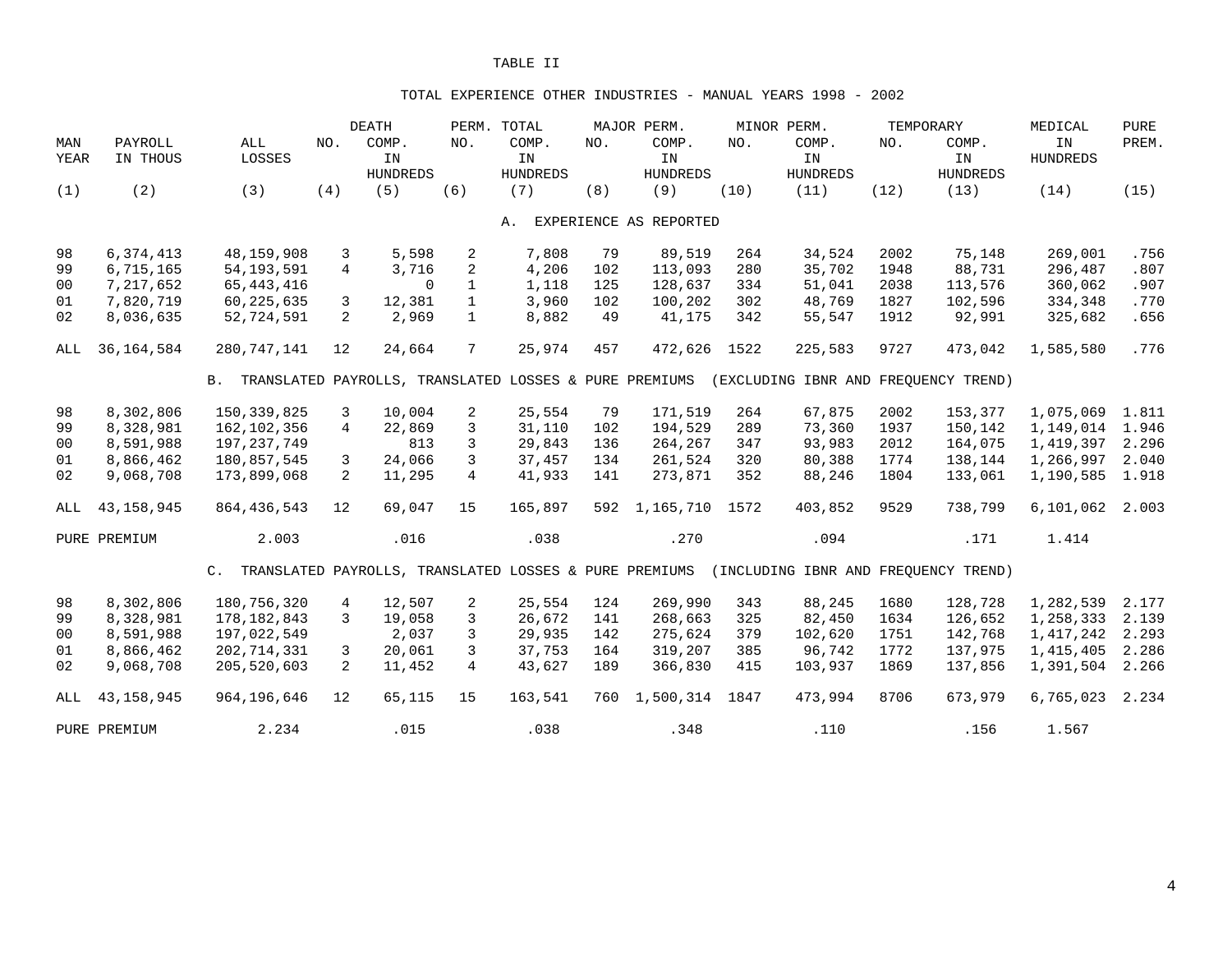#### TOTAL MEDICAL EXPERIENCE ALL INDUSTRIES - MANUAL YEARS 1998 - 2002

|                |              |                                                           |                 | <b>DEATH</b>                                           |     | PERM. TOTAL     |      | MAJOR PERM.            |      | MINOR PERM.          |       | TEMPORARY                            | MEDICAL         | <b>PURE</b> |
|----------------|--------------|-----------------------------------------------------------|-----------------|--------------------------------------------------------|-----|-----------------|------|------------------------|------|----------------------|-------|--------------------------------------|-----------------|-------------|
| MAN            | PAYROLL      | ALL                                                       | NO.             | COMP.                                                  | NO. | COMP.           | NO.  | COMP.                  | NO.  | COMP.                | NO.   | COMP.                                | ONLY IN         | PREM.       |
| YEAR           | IN THOUS     | LOSSES                                                    |                 | IN                                                     |     | IN              |      | IN                     |      | IN                   |       | IN                                   | <b>HUNDREDS</b> |             |
|                |              |                                                           |                 | <b>HUNDREDS</b>                                        |     | <b>HUNDREDS</b> |      | <b>HUNDREDS</b>        |      | <b>HUNDREDS</b>      |       | <b>HUNDREDS</b>                      |                 |             |
| (1)            | (2)          | (3)                                                       | (4)             | (5)                                                    | (6) | (7)             | (8)  | (9)                    | (10) | (11)                 | (12)  | (13)                                 | (14)            | (15)        |
|                |              |                                                           |                 |                                                        |     | Α.              |      | EXPERIENCE AS REPORTED |      |                      |       |                                      |                 |             |
| 98             | 7,667,378    | 44,642,503                                                |                 | 4,896                                                  | 6   | 27,224          | 162  | 112,937                | 420  | 75,624               | 2870  | 164,563                              | 61,182          | .582        |
| 99             | 7,998,326    | 51,106,914                                                | 4<br>6          | 11,455                                                 | 6   | 32,697          | 185  | 151,274                | 470  | 75,673               | 2853  | 171,894                              | 68,076          | .639        |
| 00             | 8,535,963    | 55, 483, 294                                              | $\overline{2}$  | 98                                                     | 3   | 3,542           | 241  | 184,270                | 485  | 78,565               | 2854  | 213,874                              | 74,484          | .650        |
| 01             | 9,262,251    | 53,060,729                                                | 6               | 1,434                                                  | 2   | 13,225          | 180  | 136,845                | 447  | 87,099               | 2612  | 214,443                              | 77,561          |             |
|                |              |                                                           |                 |                                                        |     |                 |      |                        |      |                      |       |                                      |                 | .573        |
| 02             | 9,377,334    | 58,446,686                                                | 5               | 11,710                                                 | 3   | 96,672          | 76   | 78,221                 | 471  | 96,396               | 2630  | 225,010                              | 76,458          | .623        |
| ALL            | 42,841,252   | 262,740,126                                               | 23              | 29,593                                                 | 20  | 173,360         | 844  | 663,547                | 2293 | 413,357              | 13819 | 989,784                              | 357,761         | .613        |
|                |              | B. TRANSLATED PAYROLLS, TRANSLATED LOSSES & PURE PREMIUMS |                 |                                                        |     |                 |      |                        |      |                      |       | (EXCLUDING IBNR AND FREOUENCY TREND) |                 |             |
| 98             | 9,986,919    | 193,854,348                                               | $4\overline{ }$ | 30,284                                                 | 6   | 302,701         | 162  | 669,040                | 420  | 260,978              | 2870  | 576,794                              | 98,747 1.941    |             |
| 99             | 9,920,516    | 212,702,883                                               | 6               | 45,426                                                 | 7   | 353,164         | 184  | 759,941                | 483  | 300,069              | 2838  | 570,332                              | 98,097          | 2.144       |
| 00             | 10,161,323   | 232,487,033                                               | 2               | 15,124                                                 | 6   | 302,697         | 248  | 1,024,246              | 508  | 315,619              | 2820  | 566,706                              | 100,478         | 2.288       |
| 01             | 10,500,747   | 216, 168, 598                                             | 6               | 45,411                                                 | 6   | 302,714         | 219  | 904,510                | 475  | 295,121              | 2539  | 510,154                              | 103,777         | 2.059       |
| 02             | 10,581,581   | 207,200,099                                               | 5               | 37,843                                                 | 6   | 302,665         | 200  | 825,935                | 486  | 302,007              | 2482  | 498,880                              | 104,671 1.958   |             |
|                |              |                                                           |                 |                                                        |     |                 |      |                        |      |                      |       |                                      |                 |             |
| ALL            | 51,151,086   | 1,062,412,961                                             | 23              | 174,088                                                |     | 31 1,563,941    | 1013 | 4,183,672              |      | 2372 1,473,794 13549 |       | 2,722,866                            | 505,770         | 2.077       |
|                | PURE PREMIUM | 2.077                                                     |                 | .034                                                   |     | .306            |      | .818                   |      | .288                 |       | .532                                 | .099            |             |
|                |              | $C_{\lambda}$                                             |                 | TRANSLATED PAYROLLS, TRANSLATED LOSSES & PURE PREMIUMS |     |                 |      |                        |      |                      |       | (INCLUDING IBNR AND FREOUENCY TREND) |                 |             |
| 98             | 9,986,919    | 231,595,023                                               | 5               | 37,857                                                 | 6   | 302,701         | 255  | 1,053,252              | 546  | 339,249              | 2408  | 484,144                              | 98,747          | 2.319       |
| 99             | 9,920,516    | 230,608,319                                               | 5               | 37,861                                                 | 7   | 302,687         | 254  | 1,049,886              | 543  | 337,183              | 2389  | 480,094                              | 98,372          | 2.325       |
| 0 <sup>0</sup> | 10, 161, 323 | 234,845,709                                               | 6               | 37,815                                                 | 6   | 303,256         | 259  | 1,070,914              | 553  | 343,707              | 2448  | 491,674                              | 101,091         | 2.311       |
| 01             | 10,500,747   | 240,975,501                                               | 5               | 37,840                                                 | 6   | 303,853         | 267  | 1,103,297              | 565  | 351,350              | 2529  | 508,103                              | 105,312         | 2.295       |
| 02             | 10,581,581   | 240,876,469                                               | 5               | 38,117                                                 | 6   | 308,001         |      | 264 1,090,666          | 566  | 351,677              | 2541  | 510,829                              | 109,476         | 2.276       |
| ALL            | 51,151,086   | 1,178,901,021                                             | 26              | 189,490                                                |     | 31 1,520,498    | 1299 | 5,368,015              |      | 2773 1,723,166       | 12315 | 2,474,844                            | 512,998         | 2.305       |
|                | PURE PREMIUM | 2.305                                                     |                 | .037                                                   |     | .297            |      | 1.049                  |      | .337                 |       | .484                                 | .100            |             |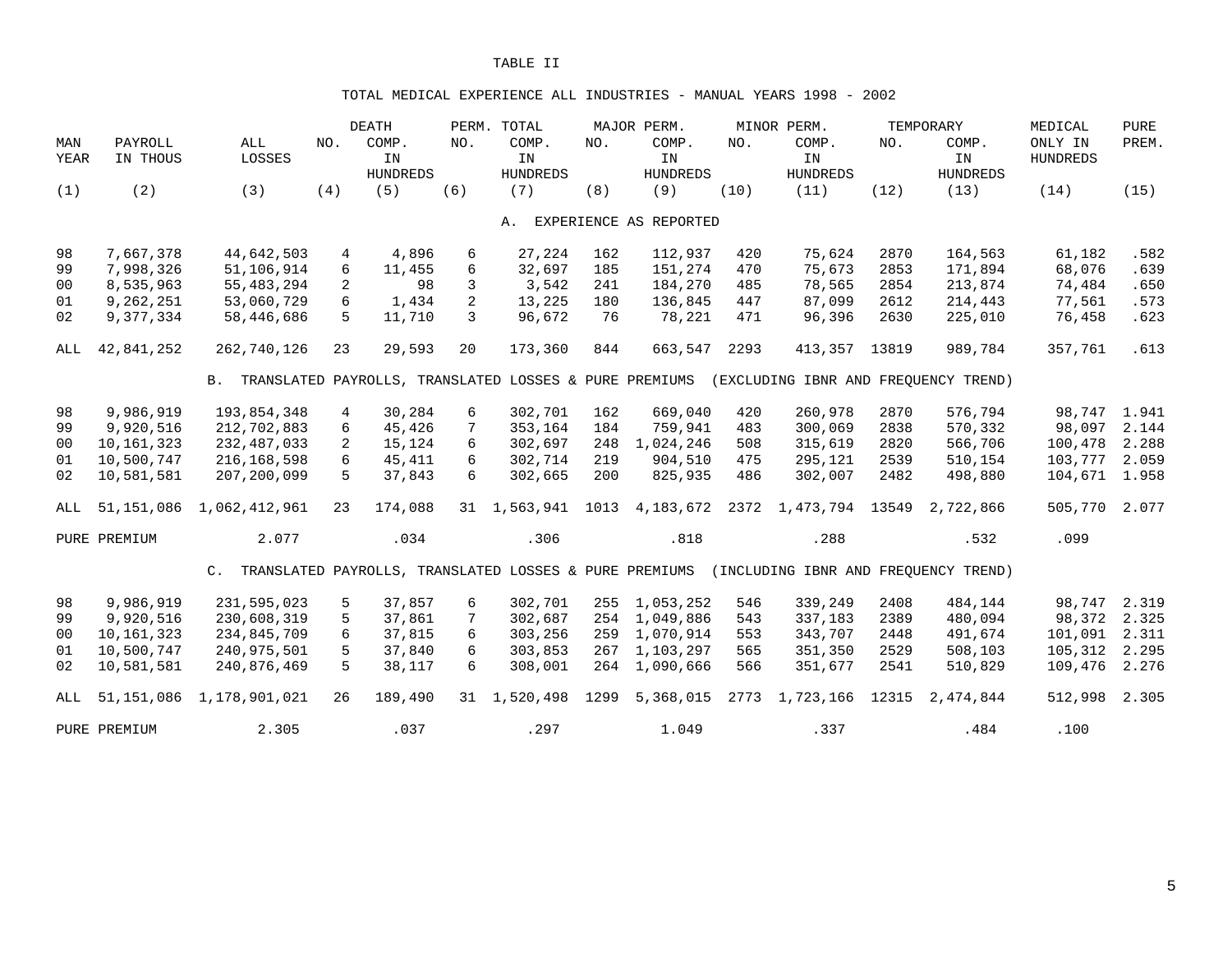#### TOTAL MEDICAL EXPERIENCE MANUFACTURE AND UTILITIES - MANUAL YEARS 1998 - 2002

|                |              |                                                           |              | <b>DEATH</b>                                           |              | PERM. TOTAL     |     | MAJOR PERM.            |      | MINOR PERM.                          |      | TEMPORARY       | MEDICAL         | <b>PURE</b> |
|----------------|--------------|-----------------------------------------------------------|--------------|--------------------------------------------------------|--------------|-----------------|-----|------------------------|------|--------------------------------------|------|-----------------|-----------------|-------------|
| MAN            | PAYROLL      | ALL                                                       | NO.          | COMP.                                                  | NO.          | COMP.           | NO. | COMP.                  | NO.  | COMP.                                | NO.  | COMP.           | ONLY IN         | PREM.       |
| YEAR           | IN THOUS     | LOSSES                                                    |              | IN                                                     |              | IN              |     | IN                     |      | IN                                   |      | IN              | <b>HUNDREDS</b> |             |
|                |              |                                                           |              | <b>HUNDREDS</b>                                        |              | <b>HUNDREDS</b> |     | <b>HUNDREDS</b>        |      | <b>HUNDREDS</b>                      |      | <b>HUNDREDS</b> |                 |             |
| (1)            | (2)          | (3)                                                       | (4)          | (5)                                                    | (6)          | (7)             | (8) | (9)                    | (10) | (11)                                 | (12) | (13)            | (14)            | (15)        |
|                |              |                                                           |              |                                                        |              | Α.              |     | EXPERIENCE AS REPORTED |      |                                      |      |                 |                 |             |
| 98             | 727,845      | 8,180,132                                                 | $\mathbf{1}$ | 4,825                                                  | $\mathbf{1}$ | 2,688           | 36  | 21,128                 | 96   | 18,129                               | 373  | 23,687          | 11,343          | 1.124       |
| 99             | 671,743      | 11,304,422                                                |              | $\Omega$                                               | 3            | 28,246          | 39  | 31,132                 | 102  | 13,888                               | 434  | 27,772          | 12,006          | 1.683       |
| 00             | 672,400      | 7,707,078                                                 | $\mathbf{1}$ | 5                                                      | $\mathbf{1}$ | 1,000           | 44  | 30,561                 | 93   | 11,979                               | 328  | 20,164          | 13,362          | 1.146       |
| 01             | 778,488      | 8,279,566                                                 | $\mathbf{1}$ | 1,006                                                  |              | $\Omega$        | 25  | 25,928                 | 69   | 15,499                               | 302  | 26,487          | 13,875          | 1.064       |
| 02             | 724,636      | 6,387,164                                                 |              | 0                                                      |              | $\Omega$        | 6   | 10,018                 | 56   | 13,480                               | 265  | 27,263          | 13,111          | .881        |
| ALL            | 3,575,112    | 41,858,362                                                | 3            | 5,836                                                  | 5            | 31,934          | 150 | 118,767                | 416  | 72,975                               | 1702 | 125,373         | 63,697 1.171    |             |
|                |              | B. TRANSLATED PAYROLLS, TRANSLATED LOSSES & PURE PREMIUMS |              |                                                        |              |                 |     |                        |      | (EXCLUDING IBNR AND FREQUENCY TREND) |      |                 |                 |             |
| 98             | 948,033      | 34,879,534                                                | $\mathbf{1}$ | 29,850                                                 | $\mathbf{1}$ | 29,884          | 36  | 125,164                | 96   | 62,564                               | 373  | 83,025          | 18,308          | 3.679       |
| 99             | 833,179      | 56,861,424                                                |              | 13,869                                                 | 3            | 230,484         | 39  | 159,510                | 104  | 55,024                               | 432  | 92,426          | 17,301          | 6.825       |
| 0 <sub>0</sub> | 800,433      | 33,744,618                                                | $\mathbf{1}$ | 3,230                                                  | $\mathbf{1}$ | 52,770          | 44  | 162,291                | 94   | 45,923                               | 326  | 55,207          | 18,026          | 4.216       |
| 01             | 882,583      | 33,869,471                                                | $\mathbf{1}$ | 10,689                                                 | $\mathbf{1}$ | 37,126          | 30  | 157,582                | 70   | 48,963                               | 295  | 65,770          | 18,565          | 3.838       |
| 02             | 817,694      | 23, 269, 514                                              |              | 315                                                    |              | 10,049          | 20  | 103,453                | 54   | 39,716                               | 251  | 61,214          | 17,949          | 2.846       |
| ALL            | 4,281,922    | 182,624,561                                               | 3            | 57,953                                                 | 6            | 360,313         | 169 | 708,000                | 418  | 252,190                              | 1677 | 357,642         | 90,149          | 4.265       |
|                | PURE PREMIUM | 4.265                                                     |              | .135                                                   |              | .841            |     | 1.653                  |      | .589                                 |      | .835            | .211            |             |
|                |              | $C_{\rm{L}}$                                              |              | TRANSLATED PAYROLLS, TRANSLATED LOSSES & PURE PREMIUMS |              |                 |     |                        |      | (INCLUDING IBNR AND FREOUENCY TREND) |      |                 |                 |             |
| 98             | 948,033      | 43, 356, 670                                              | $\mathbf{1}$ | 37,315                                                 | $\mathbf{1}$ | 29,884          | 57  | 197,043                | 125  | 81,328                               | 313  | 69,689          | 18,308          | 4.573       |
| 99             | 833,179      | 58,696,717                                                |              | 11,559                                                 | 3            | 197,541         | 54  | 220,865                | 117  | 61,823                               | 364  | 77,829          | 17,349          | 7.045       |
| 00             | 800,433      | 34,682,032                                                | 3            | 8,075                                                  | $\mathbf{1}$ | 52,861          | 46  | 169,754                | 102  | 49,963                               | 284  | 48,031          | 18,135          | 4.333       |
| 01             | 882,583      | 38,102,251                                                | $\mathbf{1}$ | 8,907                                                  | $\mathbf{1}$ | 37,313          | 37  | 192,018                | 83   | 58,171                               | 295  | 65,774          | 18,840          | 4.317       |
| 02             | 817,694      | 27, 379, 880                                              |              | 343                                                    |              | 10,591          | 26  | 135,126                | 63   | 46,097                               | 258  | 62,868          | 18,772          | 3.348       |
| ALL            | 4,281,922    | 202, 217, 550                                             | 5            | 66,199                                                 | 6            | 328,190         | 220 | 914,806                | 490  | 297,382                              | 1514 | 324,191         | 91,404          | 4.723       |
|                | PURE PREMIUM | 4.723                                                     |              | .155                                                   |              | .766            |     | 2.136                  |      | .695                                 |      | .757            | .213            |             |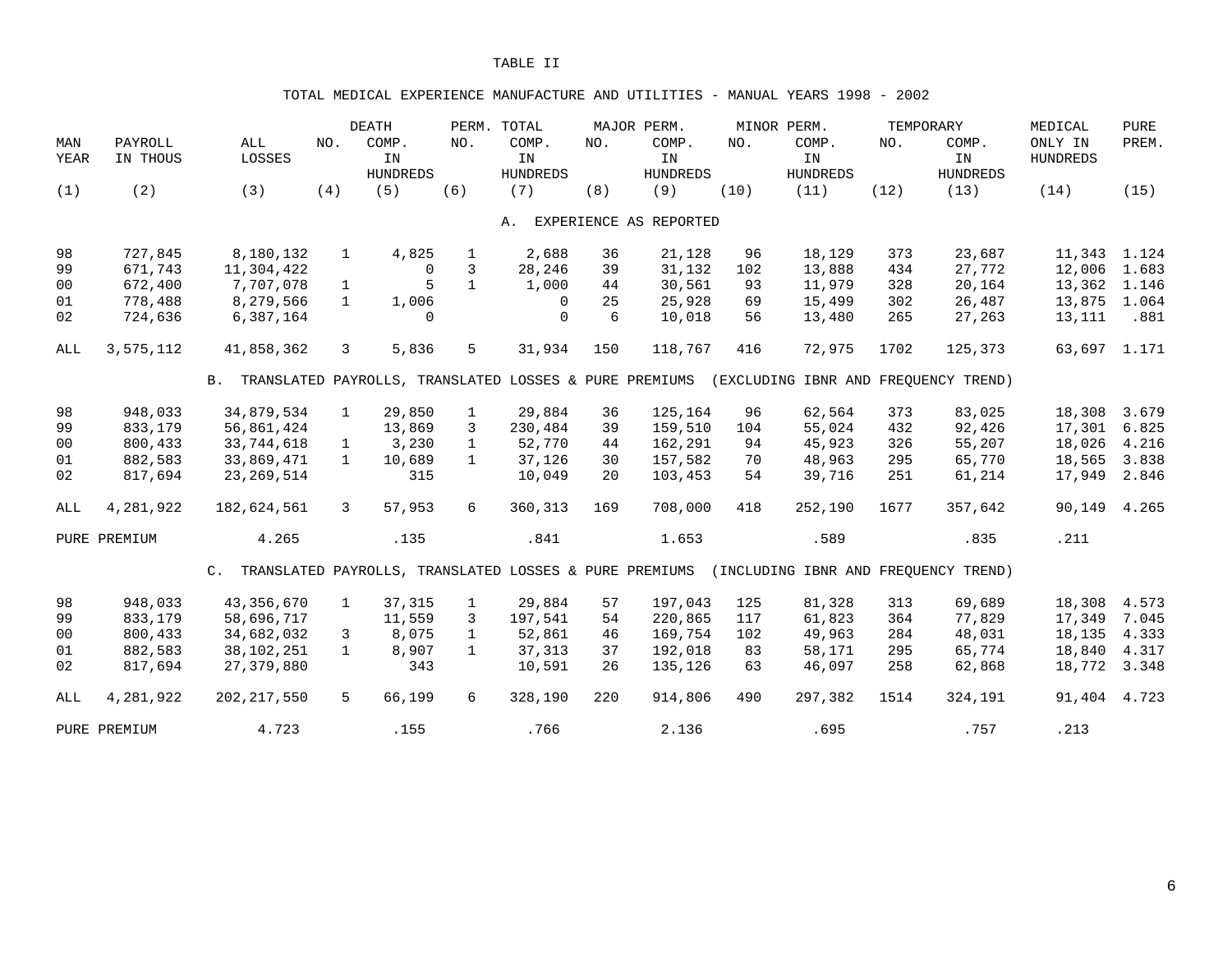## TOTAL MEDICAL EXPERIENCE CONTRACTING AND QUARRYING - MANUAL YEARS 1998 - 2002

| MAN<br><b>YEAR</b> | PAYROLL<br>IN THOUS | ALL<br>LOSSES                                             | NO.           | <b>DEATH</b><br>COMP.<br>IN<br><b>HUNDREDS</b> | NO.            | PERM. TOTAL<br>COMP.<br>IN<br><b>HUNDREDS</b> | NO. | MAJOR PERM.<br>COMP.<br>IN<br><b>HUNDREDS</b> | NO.  | MINOR PERM.<br>COMP.<br>IN<br><b>HUNDREDS</b> | NO.  | TEMPORARY<br>COMP.<br>IN<br><b>HUNDREDS</b> | MEDICAL<br>ONLY IN<br><b>HUNDREDS</b> | <b>PURE</b><br>PREM. |
|--------------------|---------------------|-----------------------------------------------------------|---------------|------------------------------------------------|----------------|-----------------------------------------------|-----|-----------------------------------------------|------|-----------------------------------------------|------|---------------------------------------------|---------------------------------------|----------------------|
| (1)                | (2)                 | (3)                                                       | (4)           | (5)                                            | (6)            | (7)                                           | (8) | (9)                                           | (10) | (11)                                          | (12) | (13)                                        | (14)                                  | (15)                 |
|                    |                     |                                                           |               |                                                |                | A.                                            |     | EXPERIENCE AS REPORTED                        |      |                                               |      |                                             |                                       |                      |
| 98                 | 565,120             | 9,562,235                                                 |               | $\overline{0}$                                 | 3              | 17,291                                        | 47  | 26,615                                        | 60   | 11,898                                        | 495  | 31,426                                      |                                       | 8,393 1.692          |
| 99                 | 611,418             | 10, 153, 767                                              | 2             | 11,413                                         | $\mathbf{1}$   | $\mathbf{1}$                                  | 44  | 36,226                                        | 88   | 16,152                                        | 471  | 29,898                                      | 7,847                                 | 1.661                |
| 0 <sub>0</sub>     | 645,911             | 11,770,013                                                | $\mathbf{1}$  | 94                                             | $\mathbf{1}$   | 2,033                                         | 72  | 59,115                                        | 58   | 7,756                                         | 488  | 37,714                                      | 10,989                                | 1.822                |
| 01                 | 663,044             | 11,346,326                                                | 2             | 377                                            | $\mathbf{1}$   | 12,840                                        | 53  | 41,080                                        | 76   | 14,445                                        | 483  | 34,815                                      |                                       | 9,906 1.711          |
| 02                 | 616,063             | 19,491,365                                                | 3             | 11,695                                         | $\overline{2}$ | 81,315                                        | 21  | 30,748                                        | 73   | 17,465                                        | 453  | 42,539                                      | 11,151                                | 3.164                |
| ALL                | 3,101,556           | 62, 323, 706                                              | 8             | 23,579                                         | 8              | 113,480                                       | 237 | 193,784                                       | 355  | 67,716                                        | 2390 | 176,392                                     | 48,286                                | 2.009                |
|                    |                     | B. TRANSLATED PAYROLLS, TRANSLATED LOSSES & PURE PREMIUMS |               |                                                |                |                                               |     |                                               |      | (EXCLUDING IBNR AND FREQUENCY TREND)          |      |                                             |                                       |                      |
|                    |                     |                                                           |               |                                                |                |                                               |     |                                               |      |                                               |      |                                             |                                       |                      |
| 98                 | 736,080             | 51,467,960                                                |               | $\Omega$                                       | 3              | 192,261                                       | 47  | 157,666                                       | 60   | 41,060                                        | 495  | 110,147                                     | 13,546                                | 6.992                |
| 99                 | 758,356             | 40,940,027                                                | 2             | 29,264                                         | $\mathbf{1}$   | 27,156                                        | 43  | 178,246                                       | 90   | 63,773                                        | 469  | 99,653                                      | 11,308                                | 5.399                |
| 0 <sub>0</sub>     | 768,901             | 56,802,756                                                | $\mathbf{1}$  | 7,616                                          | 2              | 100,950                                       | 68  | 302,611                                       | 67   | 40,997                                        | 482  | 101,029                                     | 14,824                                | 7.388                |
| 01                 | 751,702             | 55,599,408                                                | 2             | 26,548                                         | 2              | 143,939                                       | 55  | 233, 245                                      | 85   | 53,196                                        | 470  | 85,812                                      | 13,254                                | 7.396                |
| 02                 | 695,178             | 64,872,115                                                | $\mathcal{L}$ | 32,624                                         | 2              | 210,156                                       | 39  | 229,957                                       | 80   | 62,643                                        | 427  | 98,075                                      | 15,266                                | 9.332                |
| ALL                | 3,710,217           | 269,682,266                                               | 8             | 96,052                                         | 10             | 674,462                                       | 252 | 1,101,725                                     | 382  | 261,669                                       | 2343 | 494,716                                     | 68,198                                | 7.269                |
|                    | PURE PREMIUM        | 7.269                                                     |               | .259                                           |                | 1.818                                         |     | 2.969                                         |      | .705                                          |      | 1.333                                       | .184                                  |                      |
|                    |                     | C. TRANSLATED PAYROLLS, TRANSLATED LOSSES & PURE PREMIUMS |               |                                                |                |                                               |     |                                               |      | (INCLUDING IBNR AND FREOUENCY TREND)          |      |                                             |                                       |                      |
| 98                 | 736,080             | 59,984,449                                                |               | $\Omega$                                       | 3              | 192,261                                       | 74  | 248,209                                       | 78   | 53,375                                        | 415  | 92,454                                      | 13,546                                | 8.149                |
| 99                 | 758,356             | 46,072,570                                                | 2             | 24,390                                         | $\mathbf{1}$   | 23,275                                        | 59  | 246,138                                       | 101  | 71,650                                        | 395  | 83,933                                      | 11,340                                | 6.075                |
| 0 <sub>0</sub>     | 768,901             | 58, 388, 252                                              | 3             | 19,041                                         | $\overline{2}$ | 101,123                                       | 71  | 316,593                                       | 73   | 44,692                                        | 418  | 87,519                                      | 14,914                                | 7.594                |
| 01                 | 751,702             | 61,437,740                                                | 2             | 22,122                                         | $\overline{2}$ | 144,295                                       | 67  | 285,663                                       | 101  | 63,292                                        | 469  | 85,554                                      | 13,451 8.173                          |                      |
| 02                 | 695,178             | 74,480,166                                                | 3             | 32,730                                         | $\overline{2}$ | 212,219                                       | 53  | 310,471                                       | 93   | 72,760                                        | 438  | 100,656                                     | 15,967 10.714                         |                      |
| ALL                | 3,710,217           | 300, 363, 177                                             | 10            | 98,283                                         | 10             | 673,173                                       |     | 324 1,407,074                                 | 446  | 305,769                                       | 2135 | 450,116                                     | 69,218                                | 8.096                |
|                    | PURE PREMIUM        | 8.096                                                     |               | .265                                           |                | 1.814                                         |     | 3.792                                         |      | .824                                          |      | 1.213                                       | .187                                  |                      |